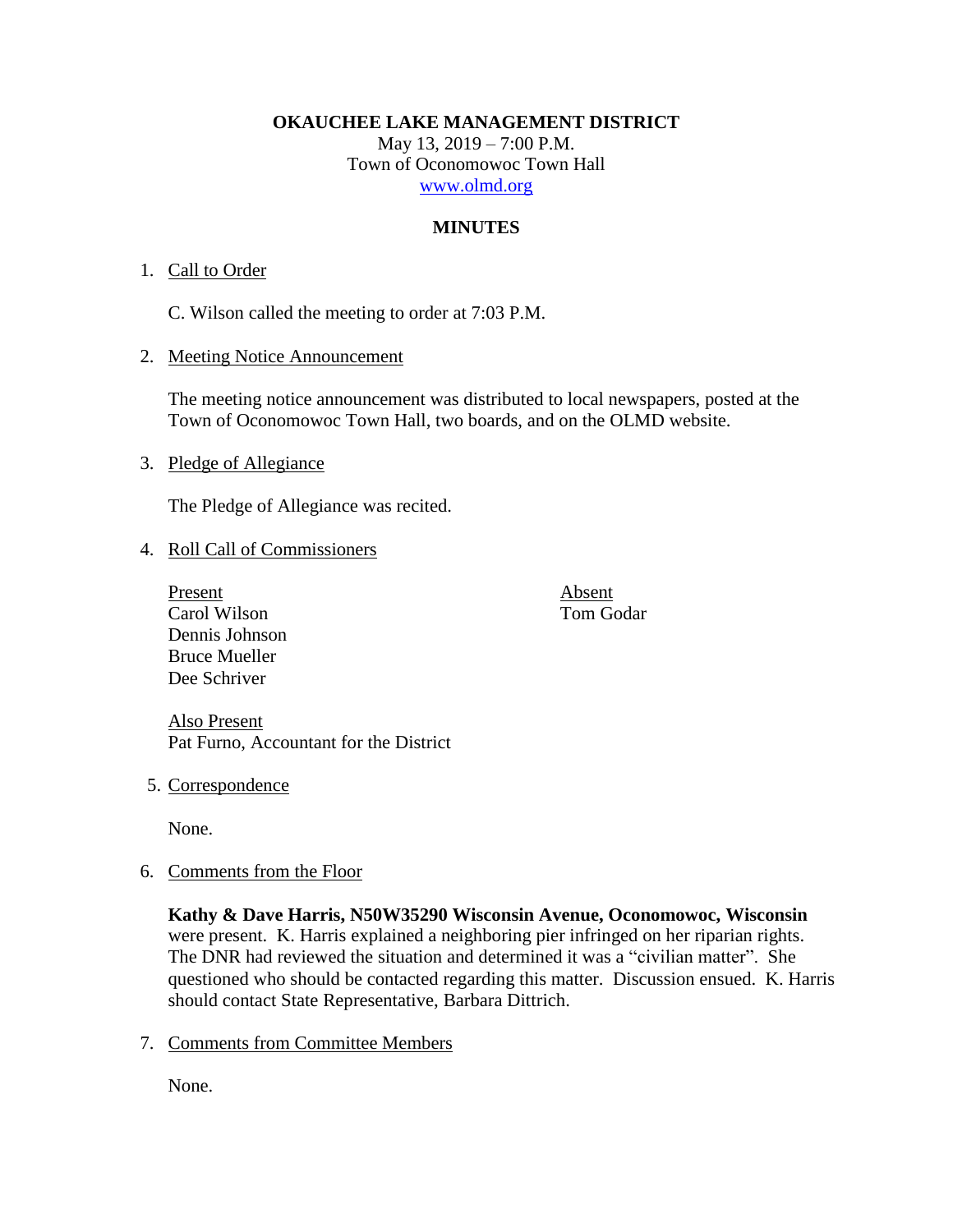Okauchee Lake Management District Meeting May 13, 2019 Page 2 of 5

8. Discuss & Act on Report of the Treasurer

P. Furno reported the following:

| Total Revenues:            | \$339,029.14 |
|----------------------------|--------------|
| <b>Total Expenditures:</b> | \$57,335.76  |
| Total:                     | \$281,693.38 |

**D. Johnson moved to accept the Report of the Treasurer as presented. B. Mueller seconded the motion. There was no further discussion. All were in favor. Motion carried unanimously.**

### 8. Approve Checks & Vouchers

**B. Mueller moved to approve the bills to be paid from January 2019 through April 2019. D. Johnson seconded the motion. There was no further discussion. All were in favor. Motion carried.**

**D. Johnson moved to approve the bills to be paid for May 2019. B. Mueller seconded the motion. There was no further discussion. All were in favor. Motion carried.**

#### 10. Approve Minutes of the Previous Meeting

**B. Mueller moved to approve the October 8, 2018 Meeting minutes as presented. C. Wilson seconded the motion. There was no further discussion. All were in favor. Motion carried.**

11. Review Draft 2018 Annual Meeting Minutes

**D. Johnson moved to recommend approval of the Draft 2018 Annual Meeting minutes as presented. B. Mueller seconded the motion. There was no further discussion. All were in favor. Motion carried.**

## 12. Aquatic Plant Management Report

a. Update on 2018-2019 Muskrat Control Program

**Arnold Groehler, Animal Damage Control Trapper,** provided an update on the 2018-2019 Muskrat Control Program. Winter had settled in early and bays froze before he could finish trapping in 2018. At that time a total of 47 muskrats were caught. Due to the winter lake levels, the muskrats moved downstream. The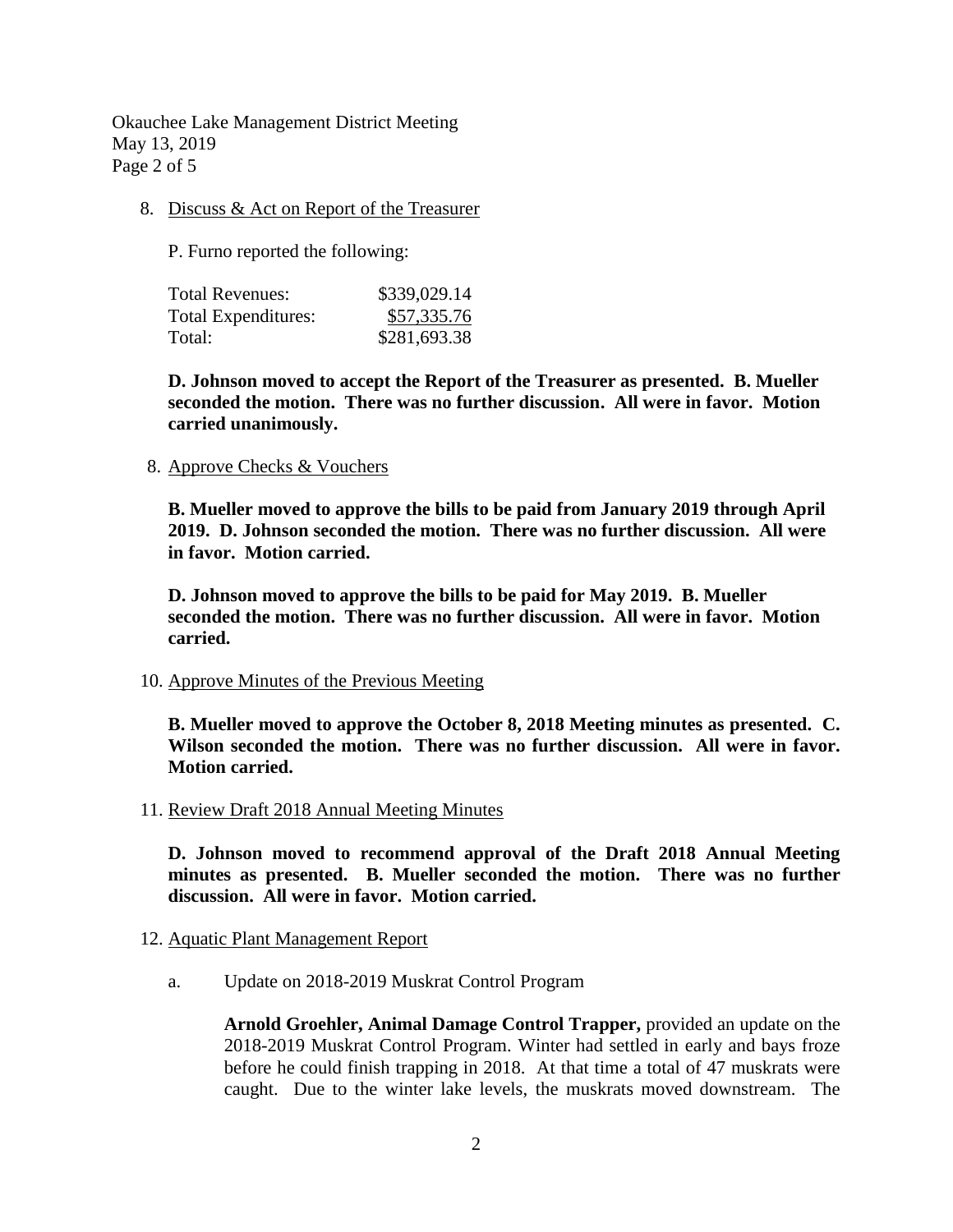Okauchee Lake Management District Meeting May 13, 2019 Page 3 of 5

> spring 2019 Muskrat Control Program began March 25, 2019 with trapping near the Oconomowoc River and Highway C, followed by trapping the Upper Oconomowoc and then he moved into Stumpy Bay. The spring weather delayed trapping and he was currently two weeks behind. Some traps were still out in the same place that they were last year. Damage was noted due to the high muskrat population from last year with greatest damage near Whiskey Waters. Overall, muskrat numbers were less than last year. Eleven phone calls to trap properties had been received this year to date with initial trapping of raccoons over muskrats.

> **Mike Eppler, N51W35369 River Road,** noted muskrats were present on his property. A. Groehler suggested M. Eppler flag the burrows prior to trapping.

b. Discuss & Act on Okauchee Lake Chemical Weed Spraying Program

Documentation received from Brian Suffern, of Marine Bio-Chemists Services at Lonza, and Heidi Bunk, DNR Senior Water Resources Management Specialist, indicated that testing on Little Okauchee had not been post-surveyed in order to allow large scale spraying in Tierney Bay for this year. H. Bunk would only allow 30-50 feet navigational lanes to be sprayed. D. Johnson expressed concern regarding only being allowed to spray the navigational lanes. Invasive species would not be eradicated if only allowed to spray navigational lanes. Discussion ensued. Tierney Bay was full of milfoil and quite difficult to navigate. Application for a one-year extension had been made. Cutting was restricted in the bay currently. Concern was expressed for Tierney Bay becoming a marsh over time if cutting was not allowed in this area. Additional discussion was needed and a decision should be made regarding how to proceed in this matter.

#### 13. Introduction by Cassie Taplin, Waukesha County AIS Coordinator

**Cassie Taplin, Washington and Waukesha County Aquatic Invasive Species Coordinator,** provided a summary of her past work experience, noting she started this position in January 2019. She distributed information pertaining to her summer work schedule to Commissioners.

### 14. Update on Clean Boats, Clean Waters Grant Program

C. Taplin explained many lake groups were using small high pressure sprayers filled with bleach water to combat the spread of various aquatic invasive species. Additional information about the Clean Boats, Clean Waters grant program was provided at this time. The grant required 200 hours of service each year.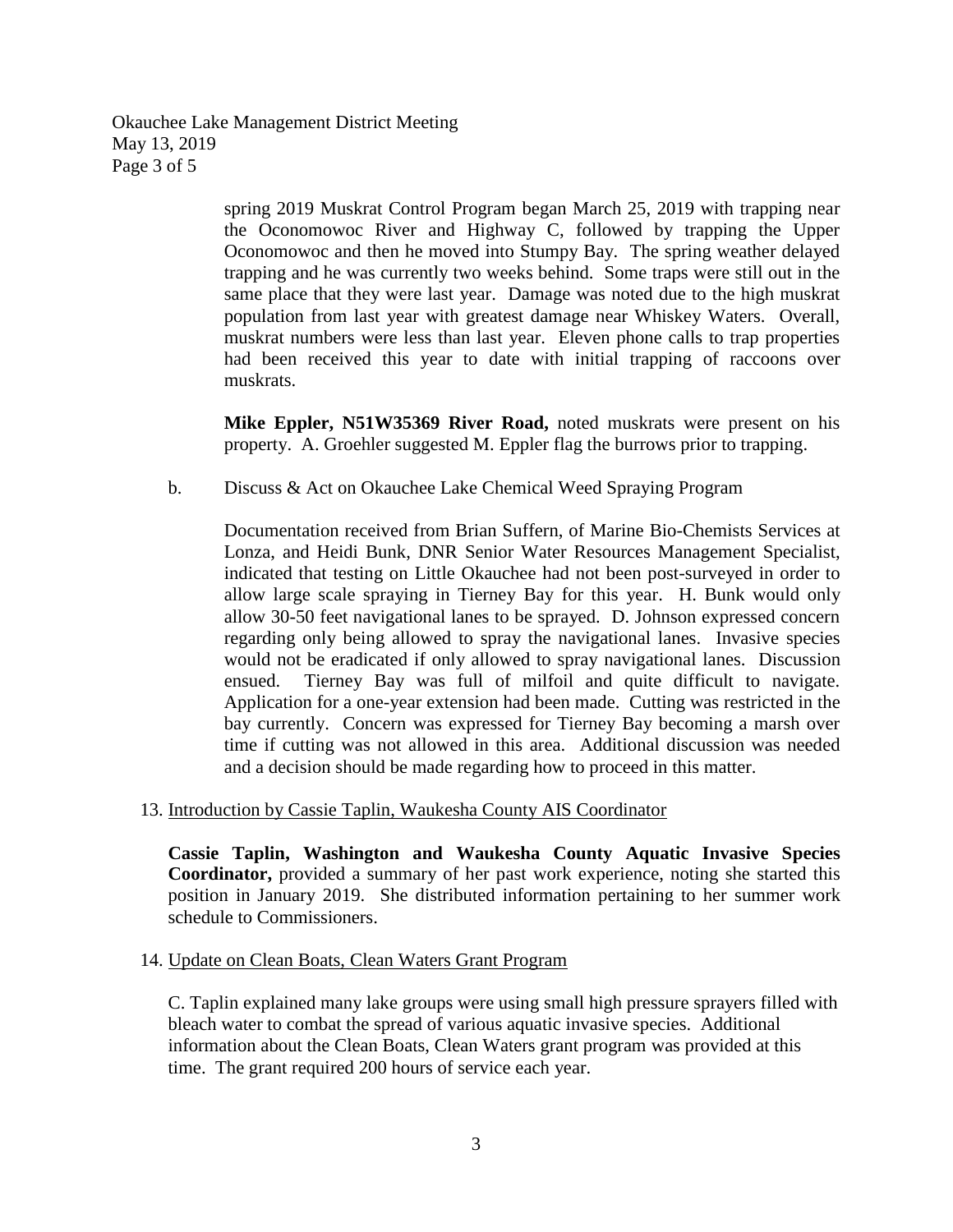Okauchee Lake Management District Meeting May 13, 2019 Page 4 of 5

## 15. Discuss & Act on Spring 2019 Newsletter

Commissioners reviewed the draft 2019 newsletter.

# **B. Mueller moved to approve the 2019 Spring Newsletter. D. Schriver seconded the motion. There was no further discussion. All were in favor. Motion carried**

### 16. Discuss Website Items

Updated lake level information, monthly updates to the Waukesha County Aquatic Invasive Species newsletters, contact information for Arnold Groehler and a Help Wanted Ad for the Spring Weed Harvesting Crew had been added to the website since the October, 2018 meeting. Additional pictures, a muskrat update and the newsletter would be added to the website.

### 17. Future Agenda Items

The following items were requested for the next regular OLMD meeting agenda:

- Update on Clean Boats, Clean Waters Grant Program
- Update on 2019 Muskrat Control Program
- Discuss & Act on Okauchee Lake Chemical Weed Spraying Program
- USGS Survey Results
- Motion to enter Closed Session pursuant to  $\S 19.85(1)(c)$ : "Considering employment, promotion, compensation or performance evaluation data of any public employee over which the governmental body has jurisdiction or exercises responsibility." (Performance review and compensation for OLMD employees)

## 18. Set Future Meetings

The next regular meeting of the OLMD is scheduled for Monday, June 10, 2019 at 7:00 P.M. at the Town of Oconomowoc Town Hall.

19. Motion to enter Closed Session pursuant to §19.85(1)(c): "Considering employment, promotion, compensation or performance evaluation data of any public employee over which the governmental body has jurisdiction or exercises responsibility." (Performance review and compensation for OLMD employees)

**B. Mueller Moved to Convene into Closed Session Pursuant To §19.85(1)(C): "Considering Employment, Promotion, Compensation or Performance Evaluation Data of Any Public Employee Over Which The Governmental Body Has Jurisdiction Or Exercises Responsibility." (Performance Review and Compensation**